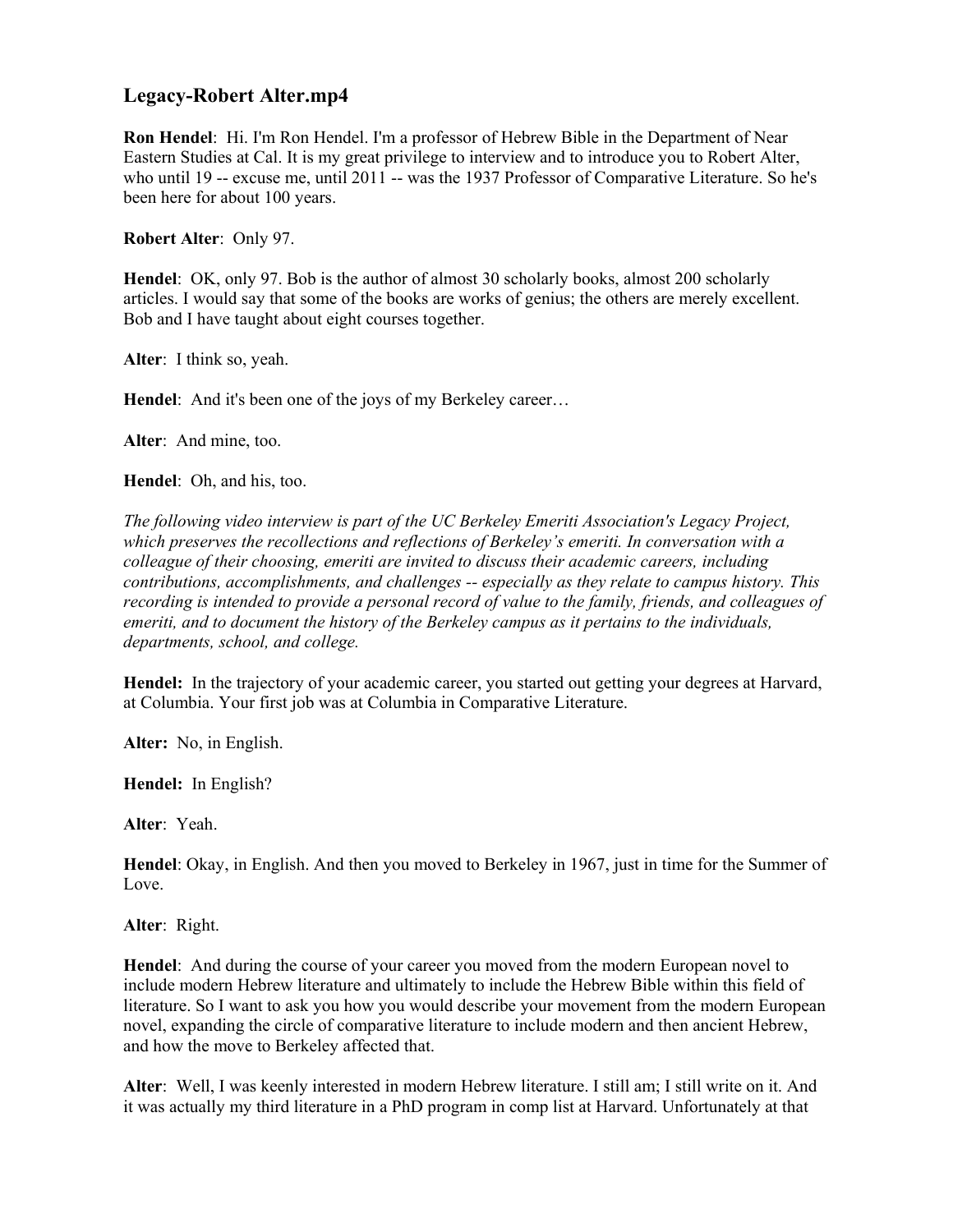time in Harvard, the only person on the faculty who knew Hebrew was a very dour man who did medieval philosophy. So he wasn't much help to me.

**Hendel**: And he was also a charismatic rebbe in the Hassidic community in New York City.

**Alter**: He was not a charismatic teacher. When I went to see him, he asked if I really knew Hebrew. And I said "Yes, I really knew Hebrew." He said "OK, go write an explication of a Hebrew poem that you like." So I took, diabolically, a pagan poem. He was a very pious man. And a sonnet and explicated in perfectly good Hebrew, and he read my explication and said "OK, I see you know Hebrew, now don't bother me."

**Hendel:** To him you were an epicurus, an epicurean.

**Alter**: So it was something I did on the side. When I got to Columbia I continued to do it on the side -- that is, while I was working on a book on Henry Fielding, I was publishing articles in *Commentary*, and the now-defunct magazine called *Midstream*, and elsewhere, on modern Hebrew literature. And I'm pretty sure that my senior colleagues in the English department at Columbia looked askance at this, because that's not why they had hired me. But that's what brought me to Berkeley. That is, Comparative Literature had just been founded as a department. And this very energetic, somewhat zany founding chair, Alain Renoir -- the son of the filmmaker Jean Renoir...

**Hendel**: Grandson of the painter?

**Alter**: That's right. He wanted to build a department that would span the wealth of literatures. So they wanted somebody in Hebrew literature, and several people here at Berkeley had read my articles and liked them and they gave me a terrific offer. So I came. And that made a huge difference, because Columbia is very hierarchical, and at the time -- maybe it's not that way now - it was kind of very rigid; they put people in slots. Because my dissertation had a lot on the 18thcentury novel, they labeled me an 18<sup>th</sup>-century man. And I began wearing those funny hats and so forth.

**Hendel**: The collars.

**Alter**: Right. But the sedan chair was nice! So when I came to Berkeley, I suddenly discovered "Hey, I can do whatever I want here." And so I started concocting a variety of courses. I was teaching Hebrew literature alongside the European novel. And then what happened was I had always had a sneaking, but passionate, interest in the Hebrew Bible. And something like 15 years into my career -- which would have been, say, roughly a decade after I came to Berkeley, I thought, you know, I never could understand what's so great about Biblical narrative. It seems so simple, so parsimonious in the words it uses. But it's great. And then at that point I think I have a couple of explanations. So I wrote one article; this is for *Commentary* -- I was writing regularly for them at the time. And I was convinced it was going to be a one-off. And it was kind of provocative, I'm sure as you remember.

**Hendel**: Oh yeah.

**Alter**: I was a young guy. And so…

**Hendel**: -- Full of piss and vinegar, one would say.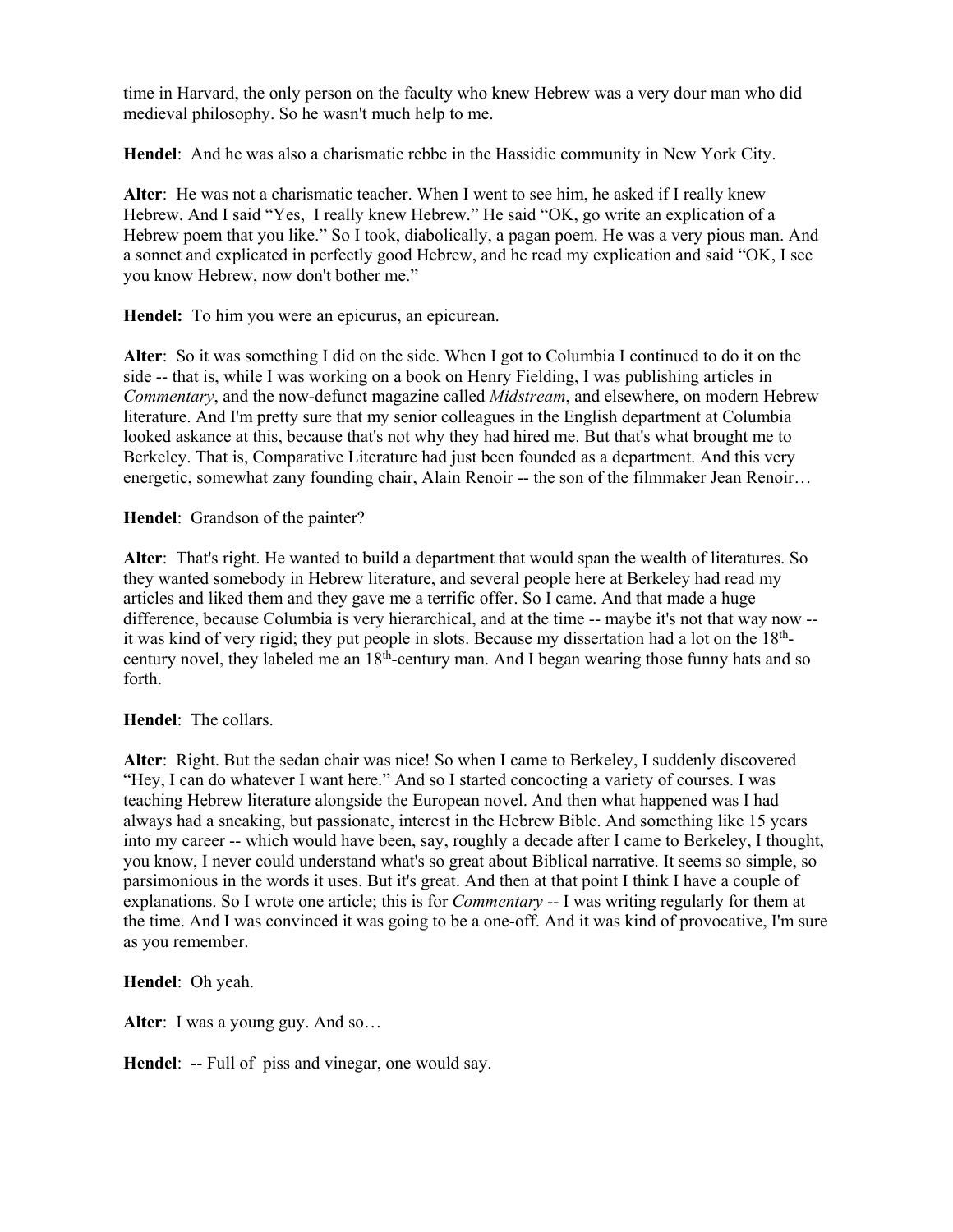**Alter**: Right. So I scolded Biblical scholars for spending all their time hunting down supposed Acadian loan words and not knowing how to read a story. And then I took a story from Genesis and showed them how to read it.

Well, what happened was I got an outpouring of letters – so I thought gee, people are interested in this, and I have a couple of more ideas about Biblical narrative. So I wrote a second article and then a third and a fourth. And by that time I was definitely on my way to writing a book on Biblical narrative, and that was the beginning of the slippery slope.

**Hendel**: Once you started writing these things for *Commentary*, you put them together in a book, *The Art of Biblical Narrative*, which I cut my eye teeth on, when I was my first year in graduate school. It was a very dangerous book for Biblical scholars to read at the time, because it was challenging the paradigm of what Biblical scholarship was and ought to be. But correctly so, in my view. The hierarchical aspect of the study of the Bible was to some degree carried on here by my predecessor, Jacob Milgram. So how did you get away with teaching courses on the Hebrew Bible at Berkeley?

**Alter**: At first, of course, I didn't teach courses on the Hebrew Bible at all. And just about the time that I was writing those articles, before the narrative book came out, one of my students of Hebrew literature -- modern Hebrew literature – a lovely woman named Nitza Ben-Dov, who since has had a distinguished career as a literary scholar in Israel -- she came to me and she said "We understand that it makes sense to require two seminars on Biblical Hebrew for students of modern Hebrew literature, because there's this continuity. But two seminars which are on nothing but on the Book of Leviticus, in which you do one chapter of Leviticus per semester, seems a little unreasonable.

**Hendel**: And I understand I could get extra credit if you went to the butcher shop and I saw how they cut up the animals.

**Alter**: That's right. Jacob Milgram footnotes his students for doing this. So I had a twinge of conscience here (and I was getting interested in the subject) and I devised a course on Biblical narrative -- a graduate seminar, which the first time met in the evenings at my home. Maybe that was to **avoid the campus police**. In order to give the course some cover, I gave it a different course number from the regular seminars on Biblical Hebrew, and I gave it a phony description. I called it Ancient and Modern Hebrew Texts, but we never did anything modern.

And as you vividly remember, there was one point a few years after you came to Berkeley, where you said "Hey, Bob, why don't we really do this?" And you and I began to teach this series of graduate seminars, where we would take a particular Biblical text -- say it could be Job or the Song of Songs or Isaiah or Psalms. And I would put together a little reader of modern Hebrew poems -- in the Hebrew, of course -- that responded to the texts or related to it in some way, and then we'd spend a good part of the afternoon analyzing the Biblical text and then we would talk about the poems. And it turned out to be an often illuminating process.

**Hendel**: Oh it was a great course, a classic course, and the students loved it, as did I. Now after trespassing in my field for many years, you started translating some of the books of the Hebrew Bible. This culminated this last year in your completion of this project, which is an astonishing - it's a ridiculous project to begin…

**Alter**: I agree.

**Hendel**: Astonishing to finish -- your translation of the entire Hebrew Bible. So how did that slippery slope get you into being a translator and eclipsing the King James version?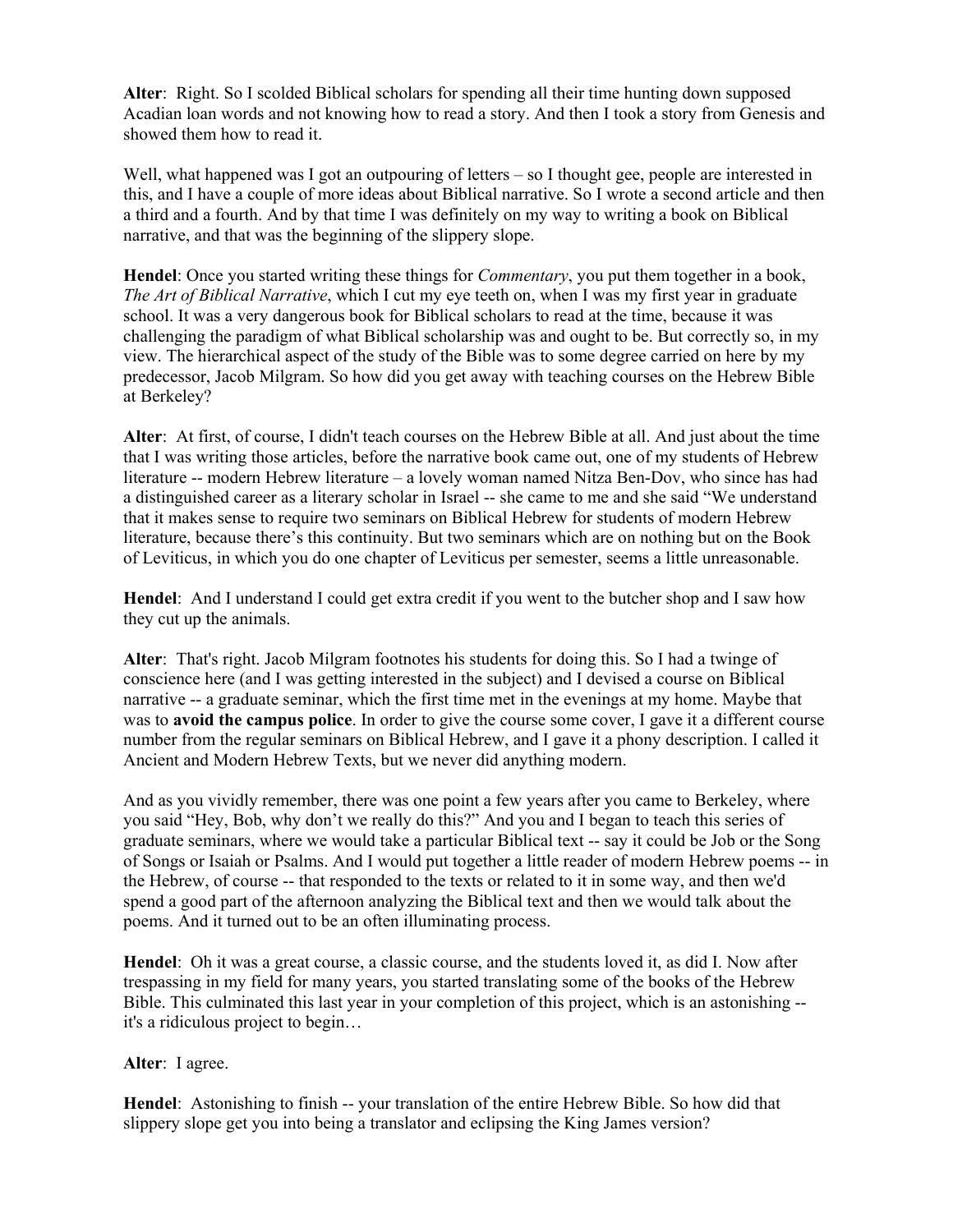**Alter**: Well to be fair, I had no notion I would translate. And in fact the ad hoc translations I did for the Biblical narrative book pretty much hewed to the general model of the Jewish Publication Society translation that started off in the 1960s. When I revised that book -- in I guess around 2011 - - I was horrified with those translation, and I revised all of them radically. So I wasn't thinking much about translation, and then a very amiable man during a year I was spending -- a visiting year at Princeton -- made an appointment to come down to see me. He was an editor at W.W. Norton, named Steve Foreman. And he said we would love you to do one of our Norton critical additions - and those, for those viewers who are not aware of it, they're very neat teaching texts. Like you have a Norton critical *Moby Dick*, with an introduction, some footnotes by way of explanation here and there. And then in the back of the book all kinds of ancillary material like Melville's letters, excerpts from the books on whaling he consulted, and so forth. So he, Steve Foreman, said "You could do either something from Kafka, because I had just written a book involving Kafka then -- I'm all over the ballpark…

**Hendel**: *Necessary Angels*?

**Alter**: Yeah, right.

**Hendel**: That's a good one.

**Alter**: Or I might do something in the Bible. So I said "Well, it would be possible to make a really neat Norton critical edition of The Book of Genesis because now that there there's lots of good material to stick in the back of the book." But I'm not a person who's always prudent about what he says. The problem is there's something really wrong with all the translations. So if I did this, I would have to do my own translation. Well, he then engaged in a conversation with my agent.

And for whatever reason it emerged that I should do a straight-up translation, rather than a Norton critical edition. And I viewed it, to begin with, with skepticism. I said "I love the stylistic brilliance of the Hebrew. And I would like to get a lot of that in English, but it couldn't work because the structure of the languages is so different. And when I finish everybody's going to hate it and I will hate it, too." It turned out to be not that hateful, and it got some good critical responses. So I thought "OK, I'll do one more book of the Bible" – and from one book to another. And then I think when I was talked into doing the Five Books of Moses -- which I hesitated, because sticking in the middle of it was the book of Leviticus, the happy hunting ground of your predecessor in Hebrew Bible at Berkeley. But I decided I would do it.

And then it turned out to be -- not by my calculation at all -- a great career move. Because people regarded the Five Books of Moses as the foundation of the whole Bible -- maybe of both Testaments. So when it came out, all of a sudden I found myself being reviewed in places I'd never been reviewed before, like the *New York Review of Books* -- well, I had been reviewed in *The Times* but I got a ecstatic review in *The Times* -- and *The New Yorker*, where I got a somewhat grumpy review by John Updike.

**Hendel**: He didn't want any commentary.

**Alter**: Well, he did two things. First he said "Why do we need another translation of the Bible? We have the King James version." Then he said "Why do we need a commentary? It makes this book so heavy to hold." And he said "the King James version didn't have a commentary." What he didn't know was that the predecessor to the King James version was the giant of the …

**Hendel**: The Geneva Bible.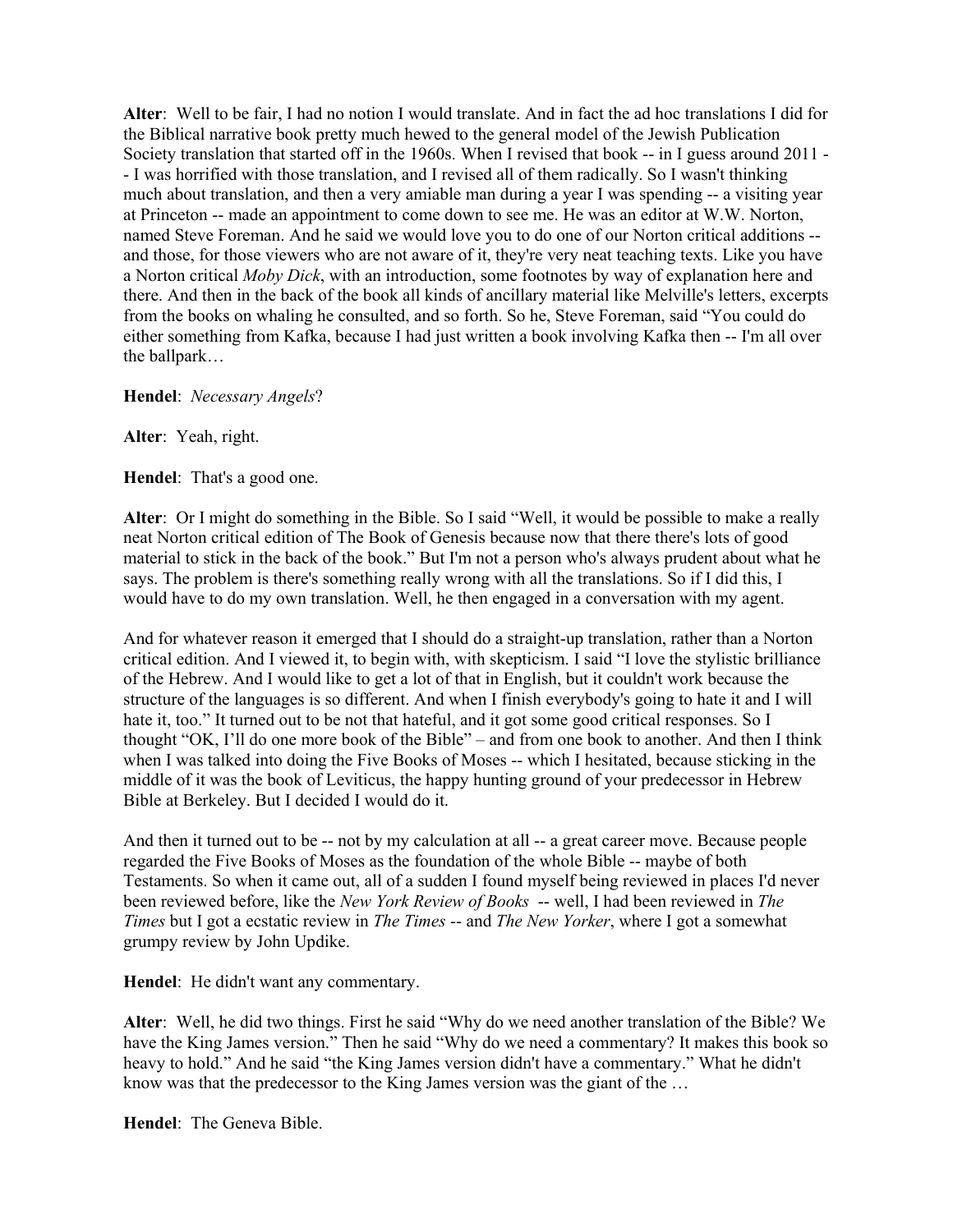**Alter**: The Geneva Bible, which was done by Protestants who had fled from England under the reign of the fanatic Catholic, Bloody Mary. And they included commentary -- not at the bottom but in the margins -- which was anti-monarchic, not too surprisingly. So King James at first wasn't having anything -- you guys stay away from commentary.

**Hendel**: So you left out the anti-monarchic commentary in your margins.

## **Alter**: Right.

**Hendel**: You've mentioned that at this point you became a more public figure. But prior to this point you'd been writing for *Commentary* and other magazines. You seem to have honed your art in a broader setting than just academic contexts. How do you -- how would you address your engagement as a -- not just a scholar, but in a sense as a public intellectual, as a scholar who speaks to a broader public? And is that something that you see lacking in academia today?

**Alter**: OK. Being a public intellectual -- that's really been a very important part of my vocation, as a critic and a scholar. And I think there are two reasons for it. One was I was an undergraduate at Columbia in the heyday of the New York intellectuals. A couple of them were my teachers at Columbia -- like Lionel Trilling and F.W. Dupee. And others were not -- there was Irving Howe, for example, with whom I became quite friendly rather later. And this was a very appealing model to me. That is, these were writers who were addressing a broad literate audience and not a small group of academic specialists. So that's one reason.

The other reason has to do with my relation to writing. That is, if you read almost any article in an academic journal, the best you can say about it is that it's serviceable, if it's not clotted with academic jargon, which it often is. That is, a writer for a learned journal has in mind to communicate maybe -- I don't think I'm overstating this -- to an audience of a few hundred or maybe twelve hundred.

### **Hendel**: Or maybe 12.

**Alter**: Maybe 12, right. The writing is simply a vehicle for communicating his or her scholarship. I discovered right from the get go -- actually while I was writing my dissertation -- that I love to write, that I love to shape sentences to find exactly the right word to make it lively, to craft metaphors, and so forth. So all this went to my addressing a large audience.

**Hendel**: So in your move from the East Coast to the West Coast, you hinted that there was a different kind of atmosphere of what one could do, what one couldn't do. In the WASPy world of English studies at the time, in Harvard and Columbia, was there a lingering, gentlemanly anti-Semitism that was affecting your interest in Hebrew literature?

**Alter**: That's kind of a touchy subject. Yeah. I didn't feel anything directed at me, at least at the time, but I was the kind of unconscious young man. At Harvard my mentor was Harry Levin, who was an eminent figure of his generation in comparative literature. Now, Levin is Lavin, Levy, so his family heritage was Jewish. But Harry didn't like to own up to being a Jew, and I think he said he was a Christian Scientist or something like that.

### **Hendel**: Really!

**Alter**: And interestingly he was in comparative literature. Now he had made his debut with a brilliant short book on Joyce's *Ulysses*, in the late '30s, or maybe around 1940 at a time when very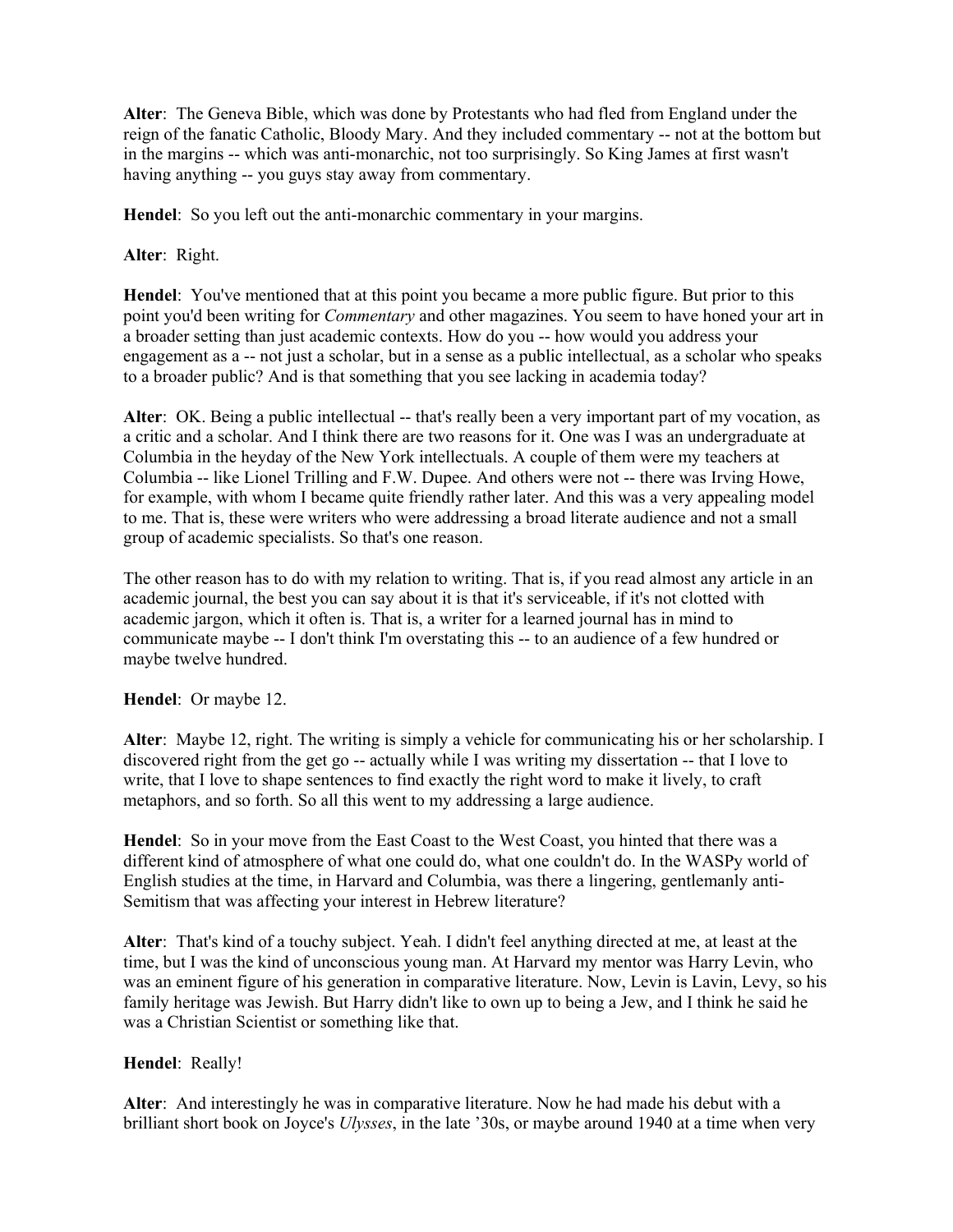little yet had been written on *Ulysses*. The logic --- and he was interested in Shakespeare. The logical setting for him would have been English, but the English department at Harvard did not hire Jews. So they found a comparative literature slot for him.

Now at Columbia, I think there were there were actually three Jews, which was a lot. There was Lionel Trilling, who have been the first and only for many years. There was Robert Brustein, the theater guy, who eventually went to Yale, and Schilling's disciple, Steven Marcus, who was a Victorianist. I had the impression that my senior colleagues -- I hinted at this before - were rather uneasy about the fact that I was writing not only in Hebrew writers but on Jewish American writers. They thought that wasn't quite appropriate, maybe it was a little unseemly. But I don't have any more information than that about that.

**Hendel**: Yeah, OK. So Berkeley was the Wild West at the time. You could anything you want, and this sharp shootin' Renoir guy gave you all sorts of freedom.

**Alter**: Oh, and interestingly when I came to Berkeley, faculty used to eat at a restaurant called the Golden Bear; they stopped doing that after a while. And the first time I had lunch there, with Zev Brenner, who had grown up in Berkeley, and was chair of … studies, he pointed to a table full of people -- I think they were all male, as I remember, from the History Department. And he said "See that table over there? Almost every one of them is a Jew." And he said "Fifteen years ago there wouldn't have been Jews in the History Department." So Berkeley, too, went through a change - earlier than other places.

**Hendel**: So Berkeley was going through other changes in 1967.

**Alter**: Oh yeah, the Troubles.

**Hendel**: And so did the wafting tear gas affect what you were doing?

**Alter**: Not really. I mean it was it was shocking. There was a day when National Guard helicopters descended on the campus , praying something called CN gas, which the wind immediately carried to Oakland Children's Hospital. And there was another day when I approached Dwinelle Hall, where my office is, and there were a lot of young National Guardsmen with fixed bayonets, preventing the rowdy masses from overthrowing the university, supposedly. But I think that I only missed one class because of the demonstrations. I thought that my responsibility was to stay committed to teaching the things I thought were important.

**Hendel**: Now you've mentioned to me that in those days, when people weren't taking over the administration building, there was a lot of interest in literature.

**Alter**: There was. Now when I first came to Berkeley I taught a course, in rotation with one other person, on trends in contemporary fiction. And it met in a really large lecture hall and regularly had 250 students.

#### **Hendel**: Wow!

**Alter**: Then what happened -- and we never went back after this -- was that in the early '70s, the prosperity of the late '60s evaporated. And all of a sudden students were worried about getting jobs. And practically overnight of course with 250 dwindled to 25. And I think that was true across the board in the humanities.

**Hendel**: Yeah, well you've seen from the flowering of the humanities to its near demise.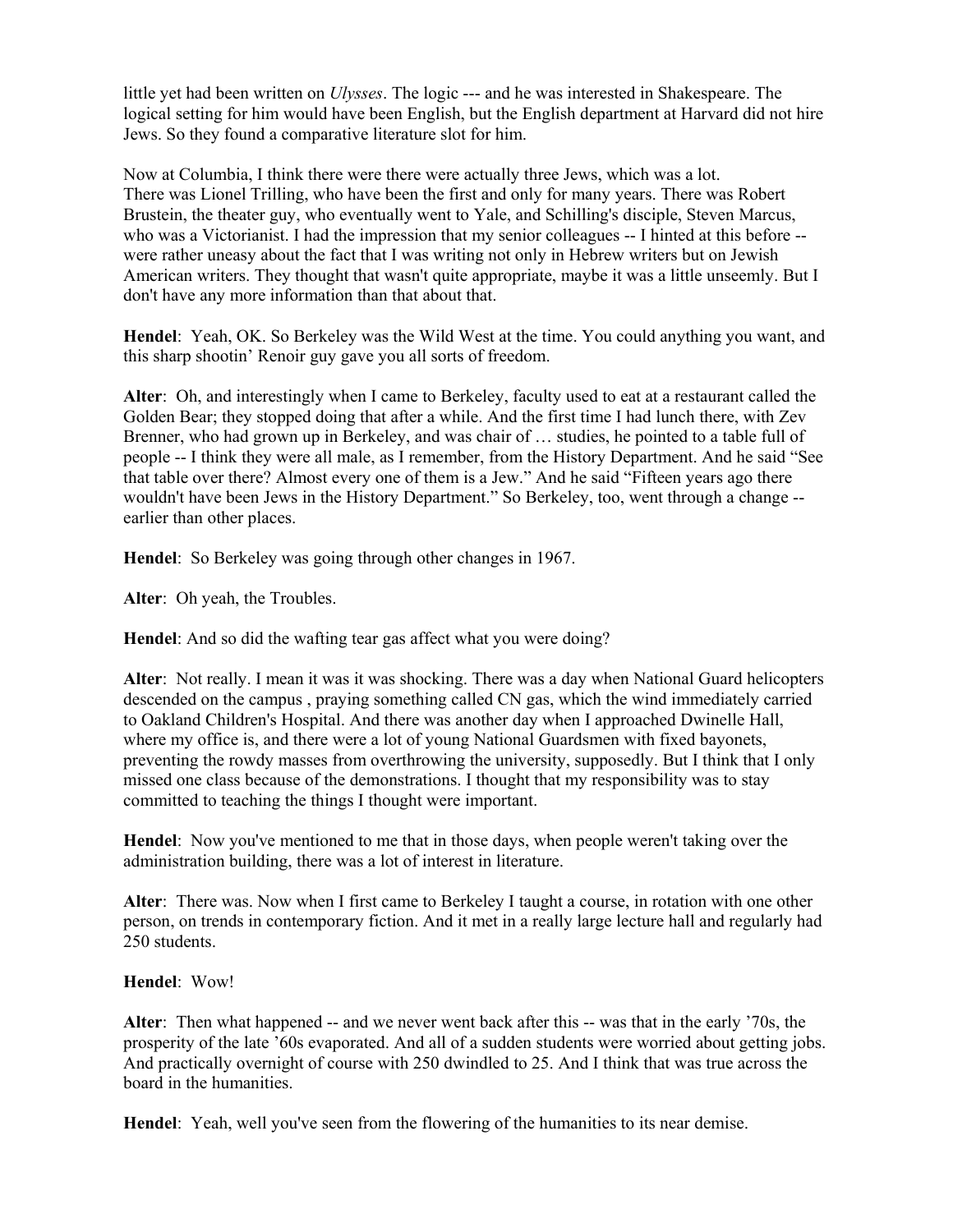### **Alter**: Yes.

Hendel: Nowadays a course like that is lucky to get double figures. So is this just an accelerated process of economic difficulty? How do you how do you diagnose the decline of the humanities?

**Alter**: Yes, well it certainly has a lot to do with economic difficulties and then the culture -- and maybe this has been accelerated by the explosion of high tech over the last two decades, I guess - the culture has been become heavily oriented toward what's called STEM, right? Science, technology, engineering, and what's the M?

**Hendel**: Oh, math.

**Alter**: Math, right. And so that's what students are lining up for. That's where the funding is going. And Berkeley actually is not quite as bad as some other universities. I mean there are universities where whole departments of foreign literature have been eliminated. I'm told that at Stanford - which of course is very close to Silicon Valley -- it's basically become an institute of technology; there's just little pockets of the humanities.

**Hendel**: I've heard that even Harvard is aiming now to become the second best science school in Cambridge, Massachusetts.

**Alter**: I see.

**Hendel**: Now one of your books, *The Pleasures of Reading in an Ideological Age,* takes aim at what came to be called postmodernism -- at the ideologies that go on in literature departments.

**Alter**: Right.

**Hendel**: So at the center of this change in the humanities was also a change in how literary studies was conceived of and practiced. You were on the other side of this. How would you describe how that culture war played out?

**Alter**: Well, it's still around. I would say that is the thing that has not changed. Is really a politicization of literary studies. So maybe in the first phase it was more Marxist and postcolonialist – the post-colonialism continues to have legs, and it's feminist and it's gender equality, sexual orientation equality and so forth. Now I'm willing to concede that many of these are good causes. I don't agree with all their position. But OK there are certainly things to be said in defense of giving women their due in so long it was denied, to take one example. And there are many sins that colonialism has to answer for, and so forth. But what's happened is a kind of instrumentalization of the study of literature, where literature is seen as a way to get at these issues or to promote these issues.

**Hendel**: Do you see a decline in the high theory in these areas?

**Alter**: Yeah – now that was a phase – that was a phase that came out of Paris, as we know. And it was maybe motivated in part that -- it wasn't exactly political. It was motivated in part by a sense that the study of literature was a little bit too chatty and too old boyish. An eminent professor from Yale gave some lectures here at that period in the 1970s and said that the English language discourse on literature was derived from what was acceptable to talk about in the coffee houses in London in the 1700s. Which I think is a little bit of a simplification. So this man, and many like him, then admired the fact that heavy-duty metaphysics, looming conceptual categories could be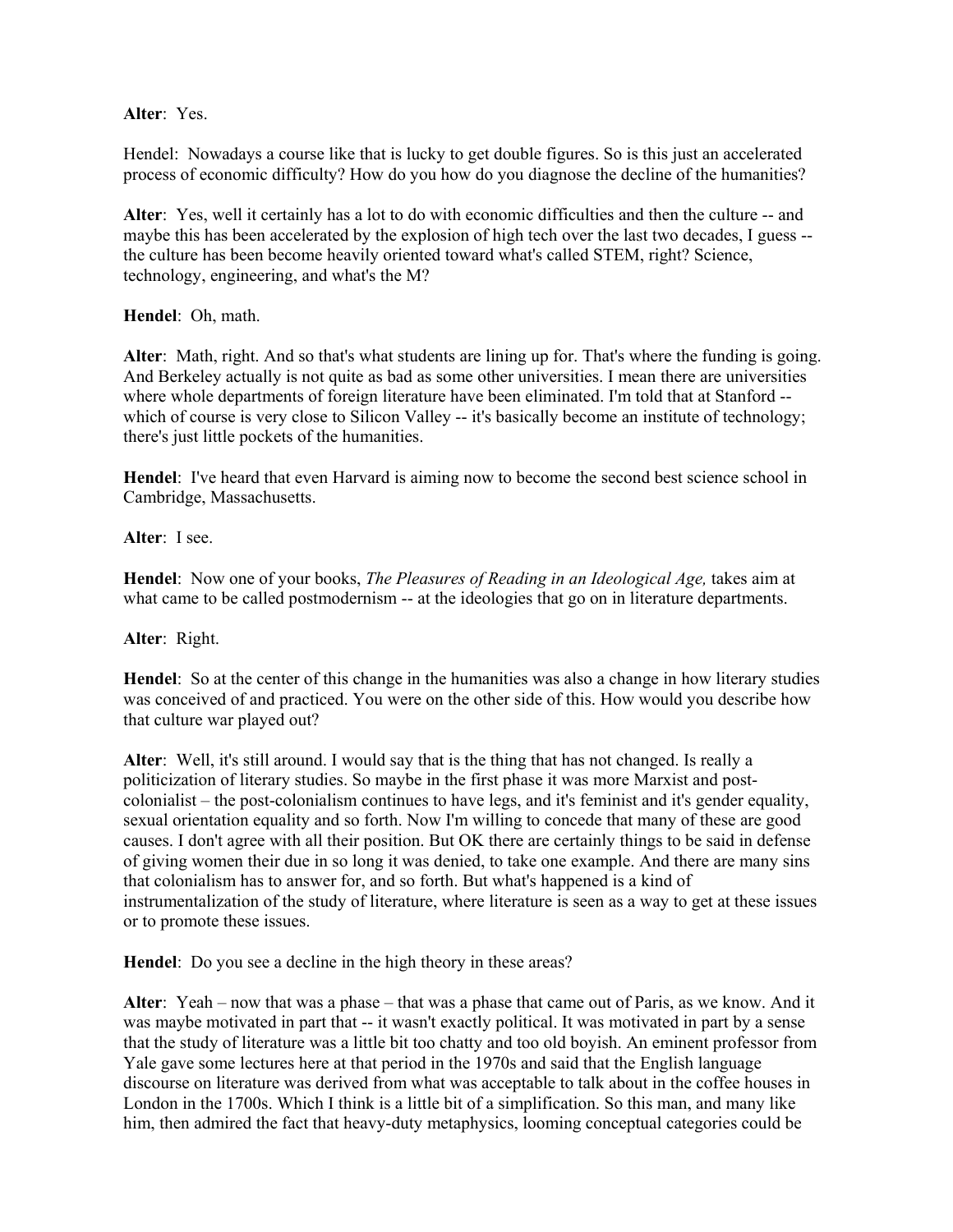brought into the study of literature. The leading edge of all that was a movement called deconstruction, which for a while swept the field and I don't think has much of a presence now.

**Hendel**: You mentioned that you had a separation from *Commentary* over political issues. Tell us what that was about, and to what extent political issues have been on your mind while you've been teaching at Berkeley. This is a political place. OK.

**Alter**: OK. The *Commentary* thing is easy to explain. There's politics and my separation from *Commentary*. When I began writing for them, as a graduate student at Harvard toward the end of my graduate studies, *Commentary* was a left liberal publication.

And it was also kind of, at that moment, it was central in American intellectual life. I mean it was *the* intellectual monthly. Then over the years -- mainly steered by its editor, Norman Podhoretz -- it evolved into neoconservatism, and then a very rigid kind of party-line neoconservatism. Now I probably should have broken with them a little earlier than I did, because I was a paleo-liberal, not a neoconservative. I was reluctant to break with *Commentary* because it was such a good audience.

I mean I used to get wonderful responses – not necessarily from academics – from, you know, a lawyer in Baltimore or a brain surgeon in Philadelphia, making smart suggestions about something that I -- you know "Why did you miss the allusion to Shakespeare in that line from T.S. Eliot that you were writing?" That's sort of thing. That was great. You don't get responses like that when you publish in an academic journal; you get zero responses. I'm sure you know from experience. So eventually -- first I wrote a couple of articles in *The New Republic*. I think we have to say "of blessed memory" now, after the hostile takeover. And a couple of articles that were very critical of *Commentary* party-line writers (I suppose I shouldn't go into that). So that then mutually, I think, *Commentary* and I felt that I shouldn't be a contributor anymore.

Now as far as the Berkeley atmosphere. It's of course by and large -- by no means as exclusively as people think -- it's by and large a leftist atmosphere. And I have some sympathies with certain positions of the left, but I'm more of a centrist. But I don't really pay much attention to the politics around here. I mean, I love teaching literature; I love teaching the Bible. And that is what I focus on.

**Hendel**: So what do you -- what's your view of the current state of literary studies, Biblical studies -- all these things to which you've contributed so much?

**Alter**: Well, Biblical studies. It's hard to say. There is certainly some interesting things going on. I don't think it has been an intellectually vital field -- maybe not for a long time. It could be that in the mid-20th century, literary studies was regarded as the crown jewel of intellectual work. You know that's the resonance, for example, of the criticism of Lionel Trilling. That's not going to happen again. But it seems to me that there's something about the brilliance of great literature that has a perennial appeal, because we're language-using animals. I mean people, even students, are not – some of them -- are not going to stop loving Shakespeare, loving Yeats, loving James Joyce.

I mean I like teaching undergraduates as well as graduates here at Berkeley. And I remember once I was teaching a course on modernist fiction. And a young woman -- maybe she was 19 years old - came to talk to me in my office hours. She was Asian American, and we had just read the first volume of Proust, in translation of course. And she came in to tell me how much this spoke to her life. And I said "Gee, all is not lost when a 19 year-old American girl feels that Proust speaks to her."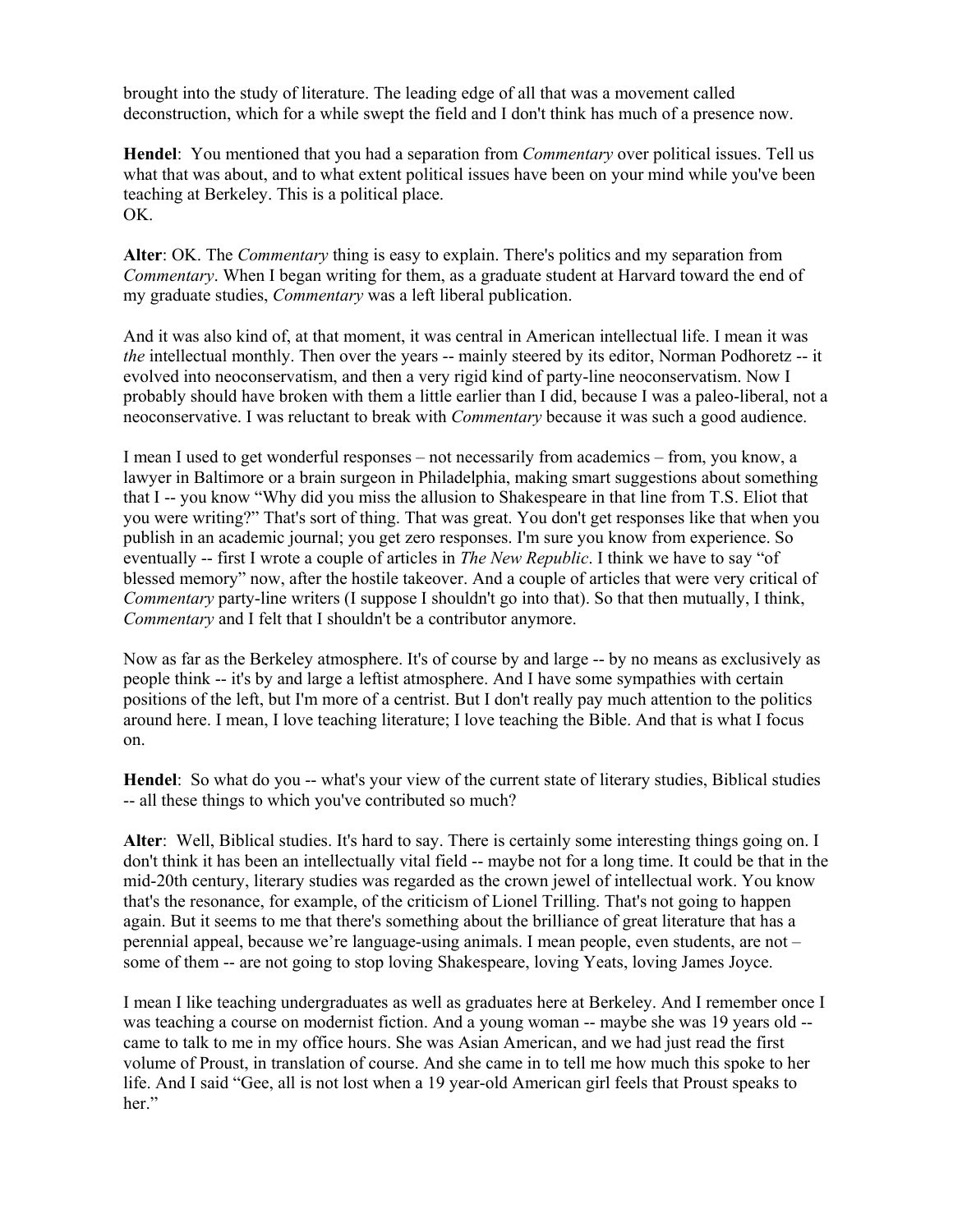**Hendel**: So your interest and attention and love of style, of literary style, goes both in your own writing and in your scholarly discourse about stylistic literary productions and stuff. You've known a lot of the writers -- not from the Hebrew Bible as such, but writers that you have written about. Tell us some of your favorite writers, characters, eccentrics that you've written about.

**Alter**: OK, the writers that I know, about whom I've written, they're actually mostly Israeli writers. Maybe that's because Israel is a small country with a small culture. Here, you know, I never met Philip Roth, for example, although I wrote about him a couple of times. I did meet Saul Bellow once and he was very genial. But I haven't had that much contact with American writers.

On the other – for example, shortly after I came to Berkeley, the young Amos Oz (recently deceased) and the young A.B. Yehoshua, had published their first volumes of fiction. And I got ahold of them -- in Hebrew; they were not yet known abroad. And I was really excited; these are fascinating writers. So I wrote a piece for *Commentary* -- at the time I was supposed to deliver three or four articles a year under the rubric of Jewish life and letters. So I was constantly shopping around -- maybe I'll diverge on this for a minute. I was constantly shopping around for topics and it was a great education for me. That is, I wrote about certain things which I probably otherwise would have never written about. Like German Jews, and a museum show at the Jewish Museum in New York, on the Lower East Side back in the era of immigration, and so forth. So I thought this is a great topic for an article and I wrote it; maybe they called it "New Israeli Fiction," I'm not sure. That would have been sometime in the late 1960s, shortly before I came here. And A.B. Yehoshua and Amos Oz both read it and they were quite pleased. And they both got in touch with me, and said "You have to look this up when you come to Israel."

Or again -- a maybe even more intriguing episode: One summer I didn't have much to do and a New York publishing house got in touch with me. They said "Would you read a novel in Hebrew for us and tell us whether it's worth translating?" And I had not heard of the writer, though. Maybe you heard the name but I didn't know anything about it. It was David Grossman and the novel was *See Under: Love*. So this big package arrives in the mail -- about five, six hundred pages in dot-matrix print. I don't know if many of the viewers will remember that; it was very hard to read. I said "Oh my God!" Because the odds are a writer you don't know about, it's not going to be great. So I started reading and I said "My God, this is one of the most brilliant novels I've read in any language in years." So I wrote an ecstatic reader's report for the publisher, and they did publish it. And what happened then, given the dynamics of Israeli culture, when the Hebrew edition came out, they quoted from my readers report. And then certain critics got their backs up: "Some smart aleck from Berkeley is trying to tell us what we should think about our writers!" But I then -- a few months later I came to Israel and David Grossman said "I would love to meet you." And we made a real connection and we've been close friends ever since. And he's just a lovely man.

### **Hendel**: And you've hung out with Yehuda Amichai.

**Alter**: Yeah, well with Amichai, we became bosom buddies, really. The story is he was spending the year in New York in 1966, '67 – this was just before I came to Berkeley -- with his future second wife, Hannah. And Agnon, the Israeli writer, got the Nobel Prize. So Yehuda Amichai were invited to speak at a little college in Philadelphia; it was a Hebrew College. Yehuda was invited to speak in Hebrew, and I in English, on Agnon. And naturally we took the train together; by the time we got to have a fast friends. And we -- you know he's stayed in our home several times. The first time I went to Israel with my future wife we stayed in their home for a few days before we moved into an apartment. And I vividly remember one particular experience: he happened to be staying with us the day that Sadat flew to Israel. And he and I got up at 5 in the morning to watch it on TV.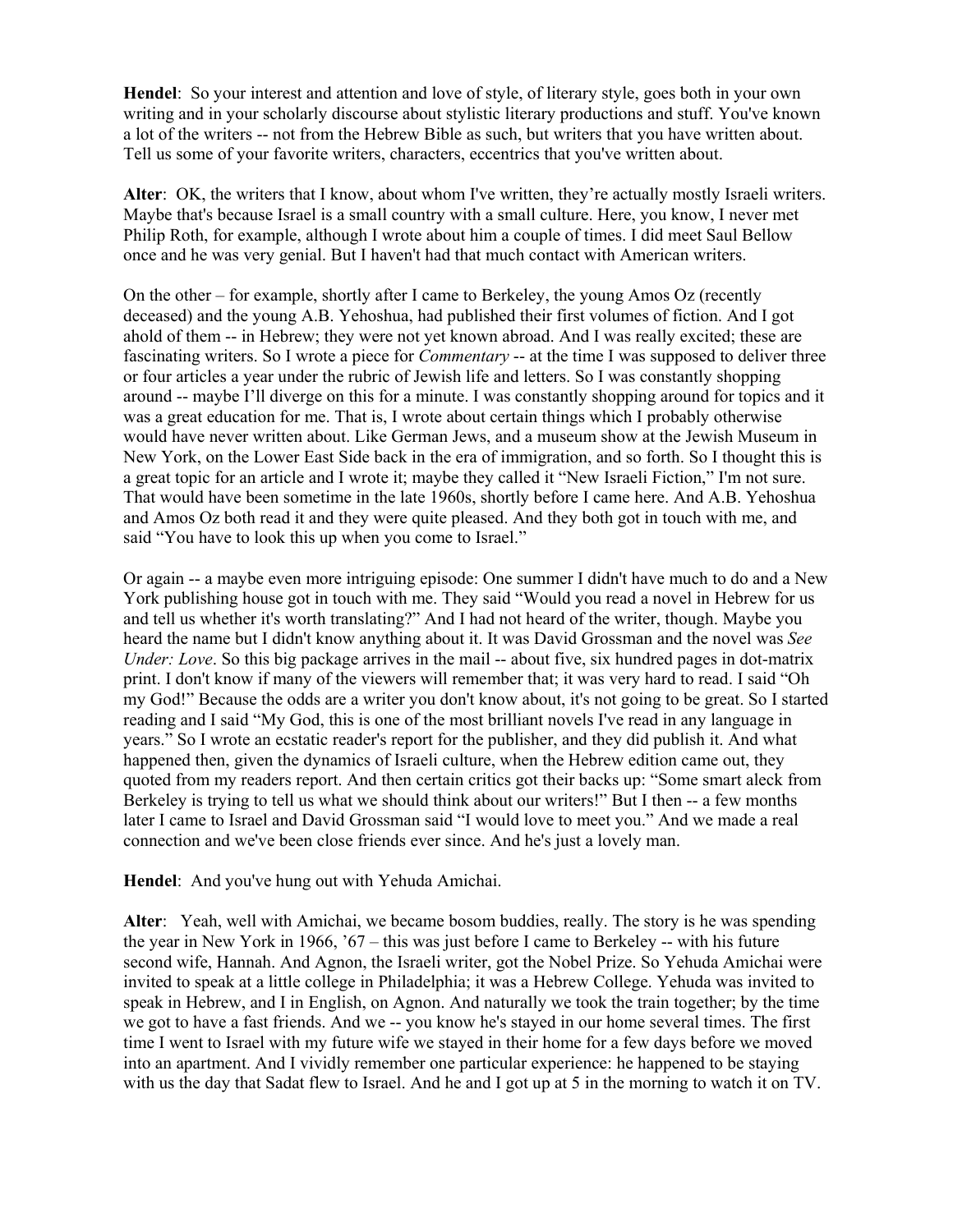**Hendel**: That's great. Another aspect of your multifarious life that I want to address: like many Jewish intellectuals -- like many New York Jewish intellectuals -- you are an accomplished athlete when you were young. You were a racer. You ran in high school and in college. Is there any connection between that aspect of your life -- and you still play tennis and ride your bike. Is there any connection that you see between your athleticism and your athletic scholarship?

**Alter**: Well I think there is -- at the time I didn't think so. That is, I ran the sprints in high school. And fortunately for me I grew up in a relatively small town – Albany, New York, which is the capital of New York. And by my senior year I was city champion in the – we still ran yards and meters in the 100 and the 220. I also as a halfback on the football team I. decided when I got to  $-$ 

**Hendel**: I think Kafka had a similar idea.

**Alter**: Right, right.

**Hendel**: Well he would have said except for the tuberculosis.

**Alter**: Right. I decided not to play football in college – prudently…

**Hendel**: Good choice.

**Alter**: Because I weighed about 153 pounds; I thought I would get massacred, which is probably an accurate assessment. But I did run track -- much less successfully in college than in high school. But I did it through college, and afterwards, when I started graduate school, I said to myself "I've wasted all this times on sports! I mean I could have been reading books. After all, I'm headed for an intellectual career and I shouldn't have squandered all this time at workouts and competitions." But as time went on I thought that I'd actually internalized something. For example, when you're training for competition in track – in college if you're a sprinter that means you run a leg on a mile relay. You have to run a quarter mile, which is a very challenging distance, because it's almost a sprint but it's too long for a sprint. So it could be very punishing. Now the workout that we had consisted of running a quarter mile under 60 seconds, then dog trotting a quarter mile, and running a second quarter mile under 60 seconds, which is quite demanding. And what you strive for is to get your time down almost with every workout. And what happens is that you see after a while that your body is capable of things that you didn't think your body was capable of, to begin with. And I think that devoting yourself to big intellectual challenges has something of the same mindset. I remember speaking once with a historian friend of mine who had a certain – not at Berkeley -- who had a serious writer's block. And I said "Look, what you have to do, it's like training for the quarter mile." But it never worked for him.

**Hendel**: So I understand that you not only sprint when you're writing -- when you're running - but when you're writing. You write out in longhand and you never revise. How does that work?

**Alter**: Well it's crazy. How does it work that I don't revise? I think it's a kind of neurological quirk that doesn't have anything to do with intelligence. It's like having double-jointed thumbs, except it's more useful than double-jointed thumbs. That is, as you said, I like to write in pencil – with a Lacrosse mechanical pencil. I'm waiting for them to give me a lifetime supply -- although they do have a lifetime warranty. Anytime it breaks down, you send it to this little town in Rhode Island and they will send back a new one.

**Hendel**: My kids don't even know what a pencil is.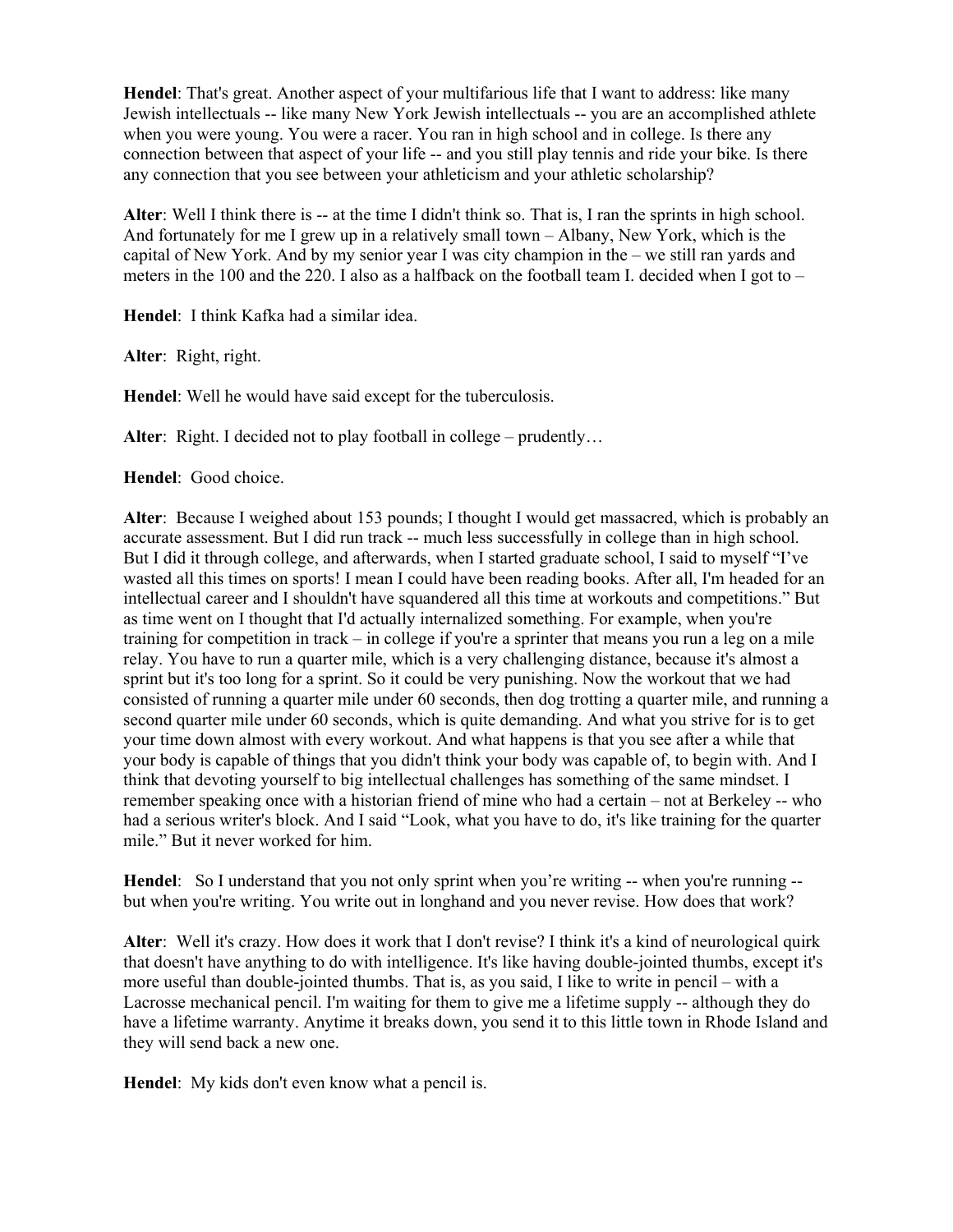**Alter**: I'm sure they don't. So writing in pencil, I have this sense of almost bodily connection with the act of writing. That is, I read a sentence – I'll erase a word here and there, and put extra words in between lines with a caret (c-a-r-e-t; I never write with carrots, I only eat them). And the -- I just find that everything clicks. That is, most people who write, for example, move paragraphs and whole passages around. And I almost never do that. Once, in the years that I was writing for *Commentary* (I eventually separated with them on political differences), I -- maybe it was an article on Gershom Scholem, the great historian of Jewish mysticism. And my editor there was a smart guy named **…** said "You know, Bob, you have to put in a little bit more biographical information." But he said "I can't figure out where to stick it in, because your writing is so tight that there is no room to make changes." So it just happens.

Hendel: I think being a sprinter is part of it -- that's all connected and there's one linear pattern.

**Alter**: Yeah, I would add that, that writing, you know at times it can be frustrating. But mostly it's fun. So it just goes along.

**Hendel**: Well, this has been a great pleasure to talk to you. We've talked on other occasions, sometimes with alcoholic beverages. Let me ask you – yeah, in the long-term trajectory of the things that you've been doing. You're now retired. So now I expect you can be finally productive.

### **Alter**: Yeah.

**Hendel**: Write some real books. So what are you working on now, and what do you plan to do in the near future?

**Alter**: Well, first I have to say about retirement, that it's not that different from teaching. First, as you know, I continue to teach one course a year, because I'm attached to teaching. And otherwise I am free from the burden of departmental meetings and admissions committees and so forth. But otherwise I'm lecturing around; I'm doing a huge amount of lecturing now because of my translation of the Hebrew Bible. And I'm writing all the time, because, as I said before, I love to write. I'm now finishing a book. I hope finishing. on a writer whom I have loved through most of my career, Vladimir Nabokov. I would love to call this book *Escape from the Bible*, but I don't think it will resonate with general readers. So I'm -- but I did feel the need to break loose from the Bible, which has preoccupied me for the last few years. I guess that the last full-scale book not having to do at all with the Bible -- that I wrote was about ten years ago called *Imagine Cities*, which is on the representation of the city in the modern European novel. So Nabokov -- not everybody likes him, some people find him affected or coy or whatever…

**Hendel**: *Lolita* is a little edgy.

**Alter**: It is edgy, and actually – well, I should explain this …

### **Hendel**: Pedophilic.

**Alter**: Yeah, well the protagonist is the pedophile; the writer isn't. And in fact even the protagonist repeatedly says that he's a monster. So I wrote one essay for the book called "Lolita Now" – which is basically how do we think about *Lolita* in the age of MeToo? The book itself is -- more than half of it is essays that I've published over the years, some going back decades, on Nabokov, together with new material. Maybe the new material is a little over a third of the book, maybe 40 percent of the book. And when I reread the old essays, I found actually I hadn't changed my mind much. That there is something, I would say, enrapturing about -- if you love language and you love literature, there is something enrapturing about reading Nabokov. He does such wonderful things (I cannot